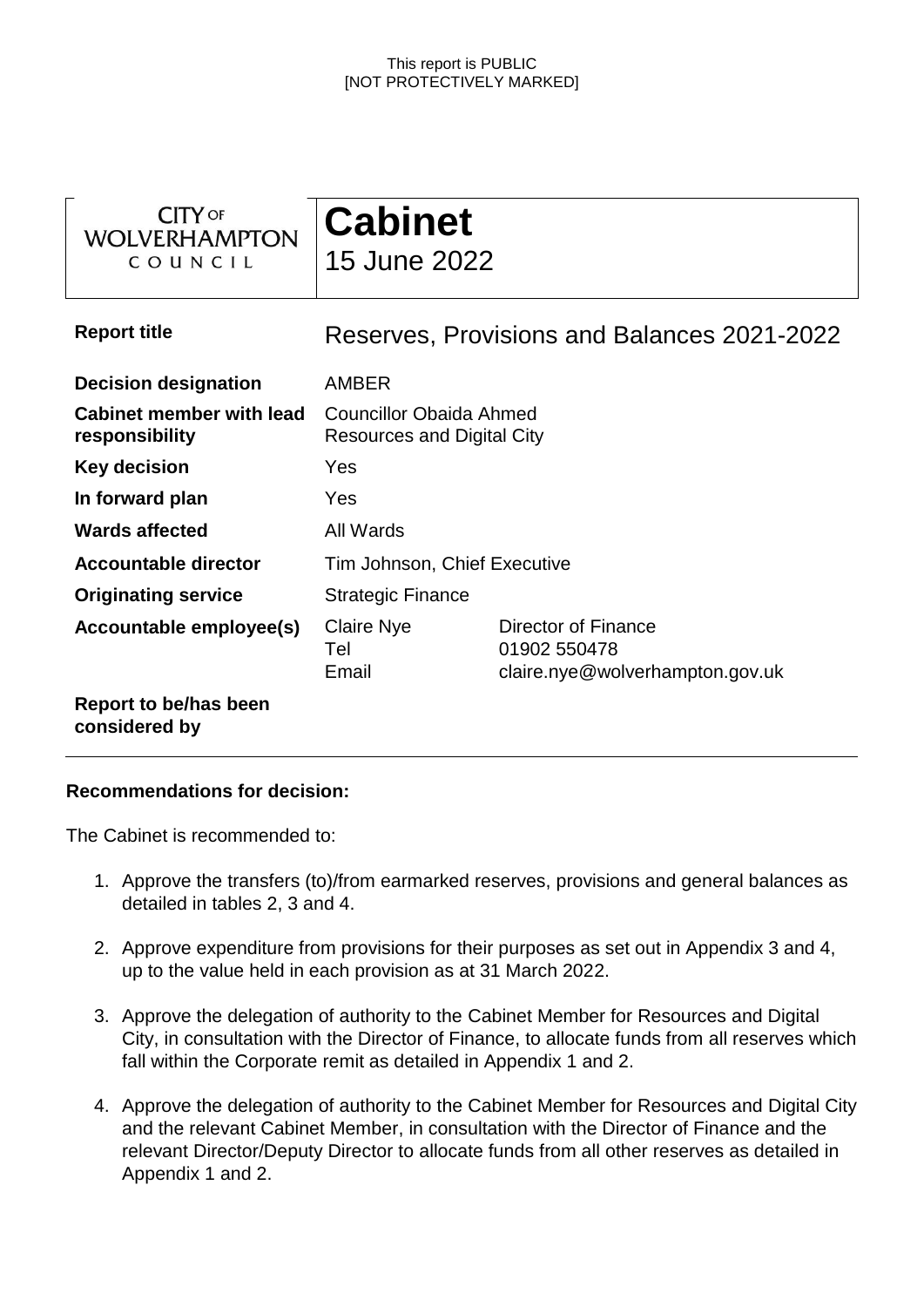### **Recommendations for noting:**

The Cabinet is asked to note:

- 1. The level of the Council's earmarked reserves, provisions and general balances as at 31 March 2022 and the purposes for which they are being held, as detailed in Appendix 1, 2, 3 and 4.
- 2. That the reserve strategy is currently being reviewed in light of Our City Our Plan priorities and the budget challenge facing the Council over the medium term, and an updated Reserves Strategy will be reported back to Cabinet at a future meeting.
- 3. That relevance and adequacy of earmarked reserves and general balances will be reviewed as required by the Constitution during the 2023-2024 budget setting process.
- 4. That allocation of funding from all earmarked reserves will be reported to Cabinet (Resources) Panel in the scheduled quarterly performance and budget monitoring reports.
- 5. That the Resources and Equality Scrutiny Panel will scrutinise the use of reserves as part of the budget setting process as in previous years.
- 6. That the Director of Finance considers that the overall level of all reserves, provisions and balances is sufficient to meet the likely level of obligations to be met from reserves, provisions and general balances in the short term.
- 7. That whilst the positive General Fund outturn position during 2021-2022, and the resulting adjustments to reserves, will help to support the Council's short term financial position, it does not address the challenging financial position that the Council finds itself in over the medium term; namely identifying further projected budget reductions which were estimated at £12.6 million in 2023-2024, rising to £25.8 million over the medium term to 2025-2026 when reported to Full Council in March 2022.
- 8. That the figures quoted in the report are still subject to statutory audit by Grant Thornton as part of the 2021-2022 accounts closedown process.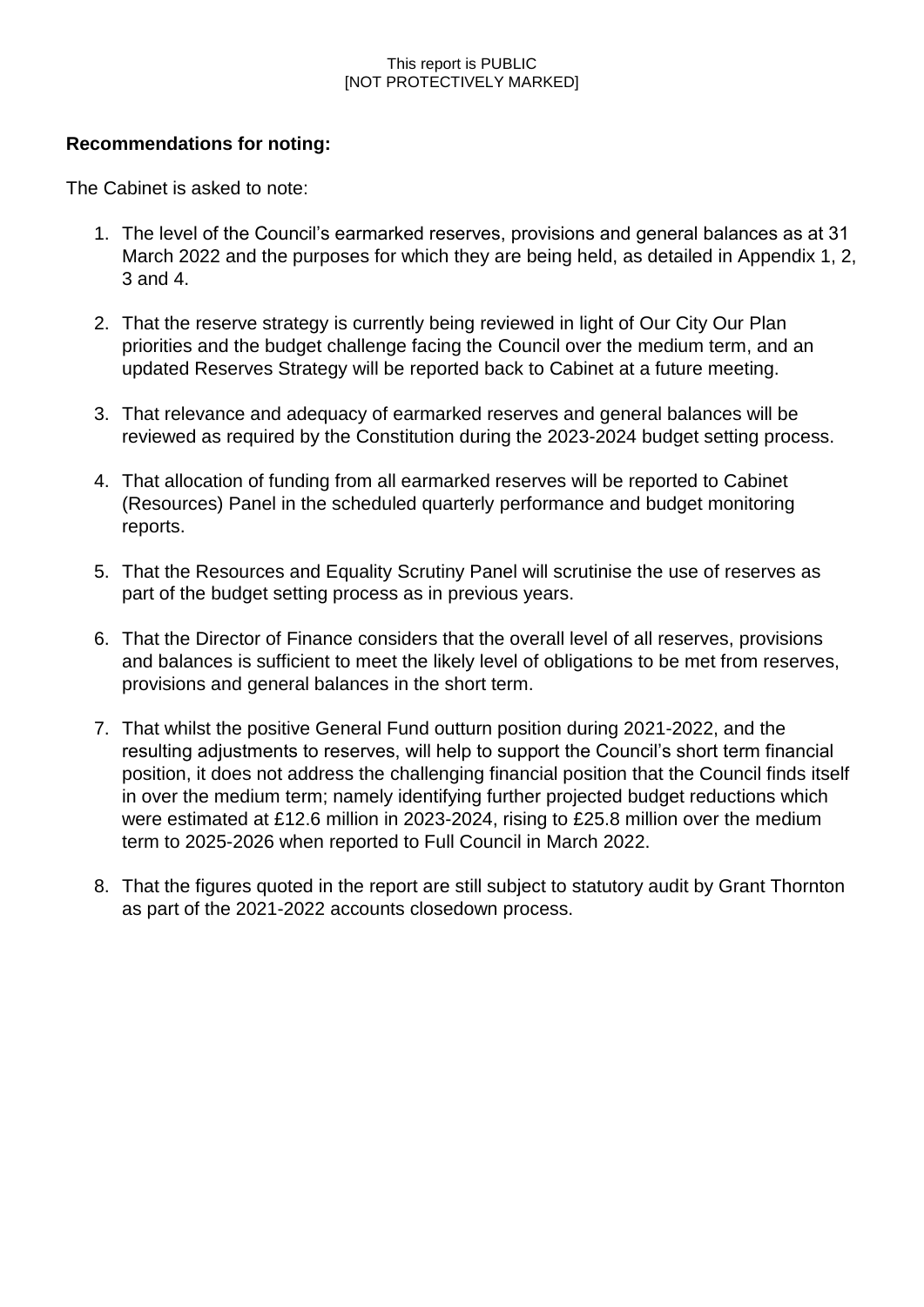# **1.0 Purpose**

1.1 The purpose of this report is to inform Cabinet of the Council's resources currently held as earmarked reserves, provisions and general balances as at 31 March 2022, taking account of the outturn position for 2021-2022.

### **2.0 Executive Summary**

2.1 A summary of the movement in the authority's general balances, earmarked (revenue) reserves and provisions at 31 March 2022 is provided in Table 1 below. This comprises of reserves, provisions and balances held for all funds including the General Fund, the Housing Revenue Account and Schools.

### **Table 1 – Balances, Reserves and Provisions as at 31 March 2021 and 31 March 2022**

|                                                        | <b>Further</b><br>details | <b>Balance at</b><br>31 March<br>2021<br>£000 | Transfer<br>Out<br>£000 | Transfer<br>To<br>£000 | <b>Balance at</b><br>31 March<br>2022<br>£000 |
|--------------------------------------------------------|---------------------------|-----------------------------------------------|-------------------------|------------------------|-----------------------------------------------|
| <b>Total General Balances</b>                          | Table 2                   | (20, 662)                                     | -                       |                        | (20, 662)                                     |
| <b>Earmarked Reserves</b>                              |                           |                                               |                         |                        |                                               |
| Those set aside by CWC                                 | Table 3                   | (44,264)                                      | 8,149                   | (20, 431)              | (56,546)                                      |
| Those earmarked with<br>$\bullet$<br>specific criteria | Table 4                   | (77, 135)                                     | 45,895                  | (27, 475)              | (58, 715)                                     |
| <b>Total Provisions</b>                                | Table 5                   | (52, 792)                                     | 9,711                   | (14, 455)              | (57, 536)                                     |

- 2.2 Reserves play a vital role in the financial sustainability of the Council. The Council's General Fund balance stands at £13.7 million, which is approximately 5% of the net budget for 2022-2023 and is in line with recommended best practice. In addition, the Council holds specific reserves which are set aside to fund future planned expenditure. It is vital that the Council continues to hold these reserves to mitigate the risk of uncertainty and any potential future expenditure, and to support the delivery of council priorities.
- 2.3 Earmarked reserves that have been set aside by the Council to fund future estimated liabilities and planned expenditure have increased overall by £12.3 million in line with the budget strategy approved by Full Council in March 2022. A £4 million transfer to the Future Years Budget Strategy Reserve has been possible as a result of corporate budget efficiencies and underspends across other directorates, and £5 million of covid grant has also been used to support the underlying budget pressures in 2021-2022, thereby releasing general fund resources which can be utilised to meet the budget deficit in 2022- 2023.
- 2.4 The Council is required to hold a number of earmarked reserves due to either specific criteria associated with funding, legal requirements or accounting practice. The total values of these types of earmarked reserves have decreased by £18.4 million. These reserves include the specific reserve for section 31 grant funding for business rates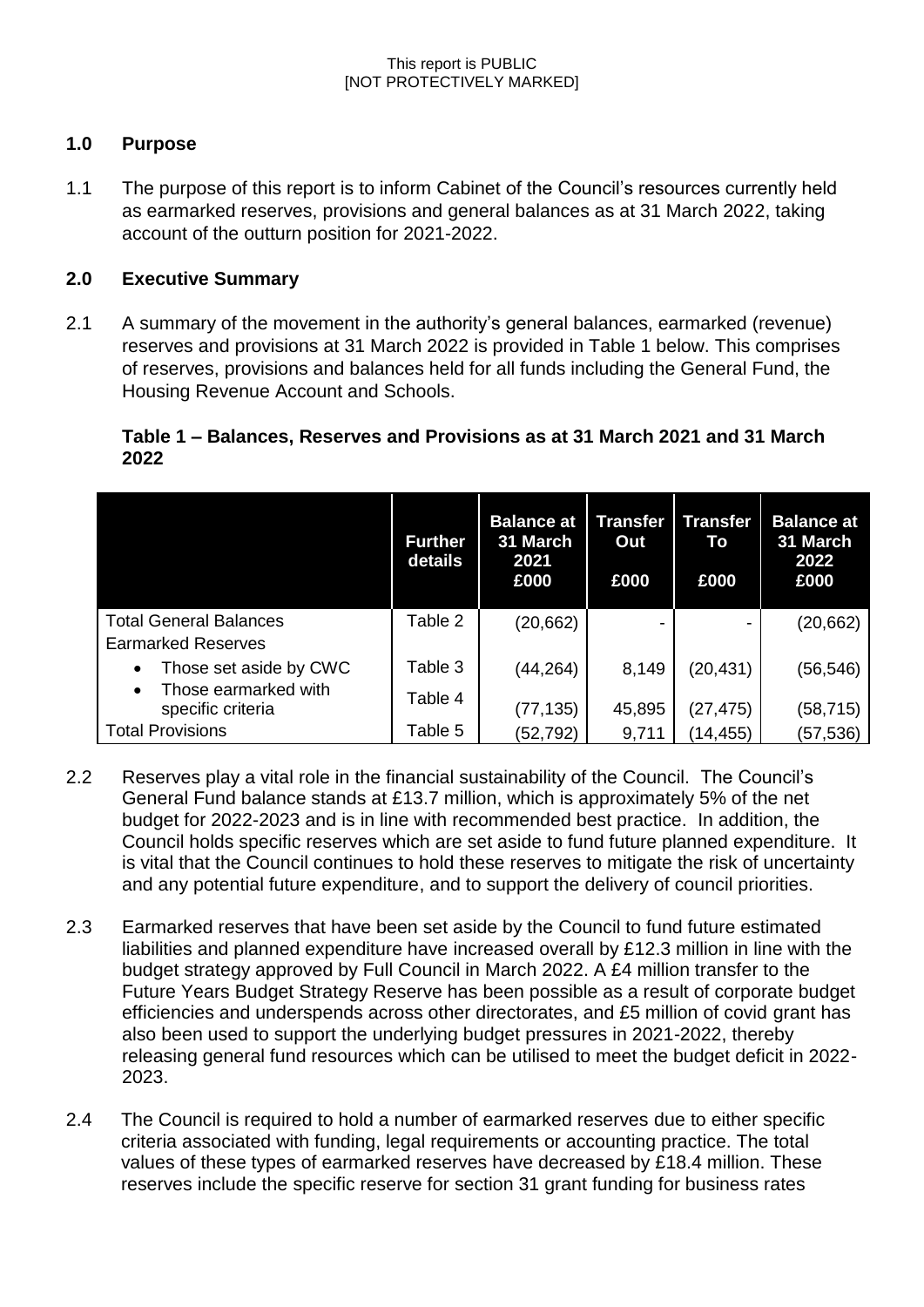reliefs, including those granted to support businesses during the Covid-19 pandemic, received in 2020-2021, but applied in 2021-2022. School balances are also within this category, these have increased by £2.4 million.

- 2.5 Provisions have increased by £4.7 million. These include the level of provision required to support forecast future expected credit losses.
- 2.6 Whilst the Council does not have a high level of reserves, the outturn position detailed in the Budget Outturn 2021-2022 report, to be presented at this meeting, has enabled the Council to protect the current level of reserves to some extent. This will help to support the Council's short-term financial position but, does not address the challenging financial position that the Council finds itself in over the medium-term; namely identifying further projected budget reductions which were estimated at £12.6 million in 2023-2024, rising to £25.8 million over the medium term to 2025-2026 when reported to Full Council in March 2022.
- 2.7 The Reserves Strategy is currently being reviewed in light of Our City, Our Plan priorities and the budget challenge facing the council, and an updated Reserves Strategy will be reported to Cabinet at a future meeting.

# **3.0 Background**

- 3.1 Reserves play a vital role in the financial sustainability of the Council. It is important to note that, the Council's General Fund balance stands at £13.7 million, approximately 5% of the 2022-2023 net budget, which is in line with recommended best practice. In addition, the Council holds specific reserves which are set aside to fund future planned expenditure. It is vital that Council continues to hold these reserves to mitigate the risk of uncertainty of any potential future expenditure and to support the delivery of council priorities.
- 3.2 Earmarked reserves are made up of retained surpluses against previous years' revenue budgets, which are available to fund future expenditure. Some are required by law or accounting practice, whilst others represent amounts voluntarily set aside by the Council for specific purposes.
- 3.3 The definition of provisions is set out in financial reporting standards. They state that a provision should be established when:
	- the Council has a present obligation as a result of a past event, and
	- there is significant uncertainty around the timing or amount of settlement of the obligation, but
	- a reliable estimate can be made of the likely cost to the Council.
- 3.4 These definitions are for accounting purposes. The important issue for the Council in looking forward is whether or not the earmarked reserves and provisions, taken together with the Council's general balances, are sufficient to meet the cost of fulfilling the obligations (past or future) for which these reserves and provisions were established. If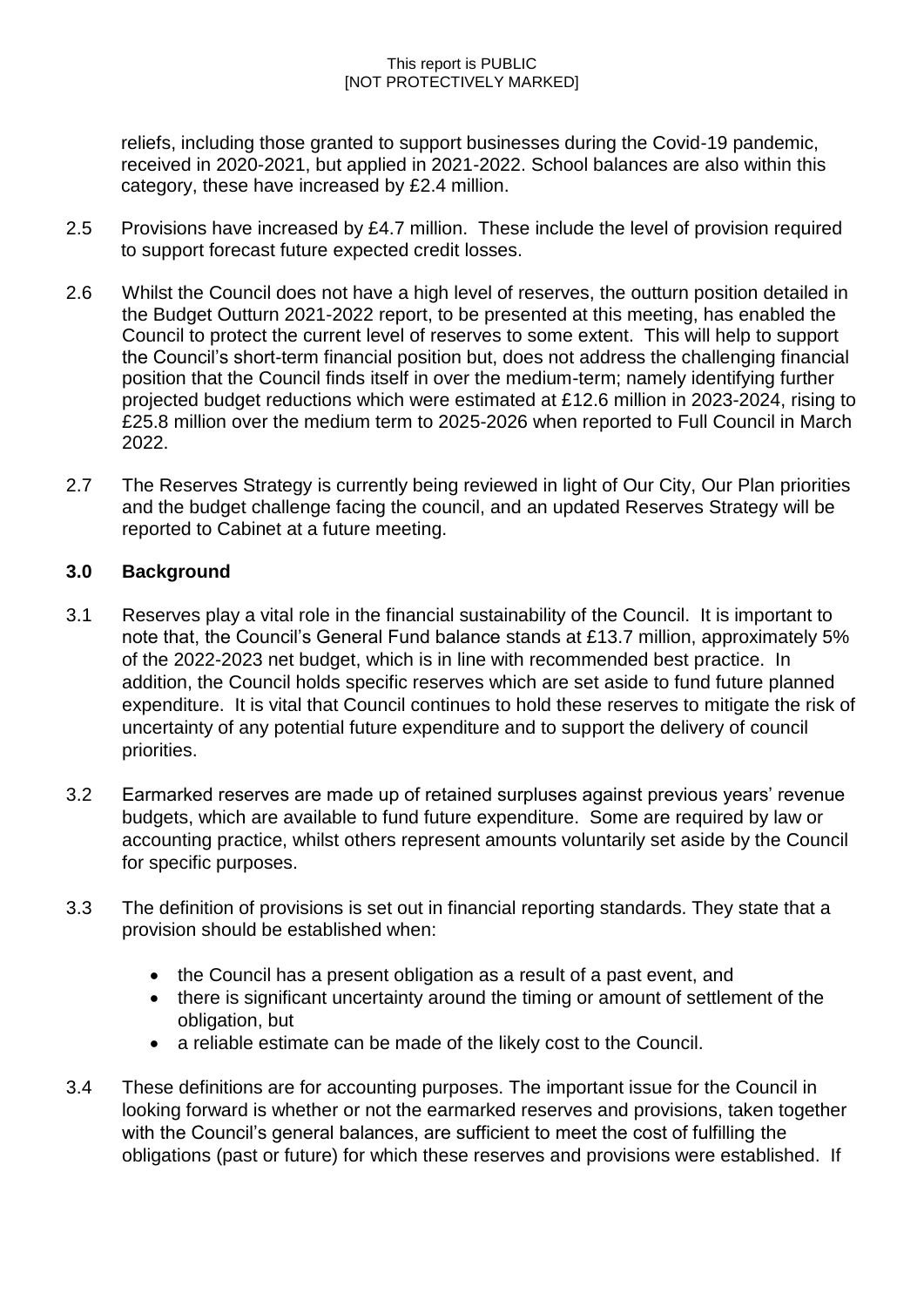those obligations have been met, it is good practice to release the reserve or provision. The funds released are then available for other uses.

- 3.5 Due to the projected financial challenges facing the Council over the medium term, combined with the budget risks, reserves should only be called on in very specific circumstances and are not a viable funding option to reduce the projected budget deficit over either the short or longer term.
- 3.6 The policy on the use of reserves was revised during the 2014-2015 budget process and approved by Full Council in November 2013. The policy states:
	- 1. Earmarked Reserves to provide sufficient sums to meet known and estimated future liabilities and/or planned expenditure.
	- 2. General Fund Balance:
		- 1. To retain a minimum balance of £10.0 million at all times in order that sufficient sums are available to address the significant budget risks that face the authority should they materialise.
		- 2. This actual balance may however be lower than the £10.0 million where the use of these balances is the only option to fund significant costs associated with downsizing the workforce, in order to deliver significant on-going savings. These balances should however be replenished to the minimum level of £10.0 million within a maximum of two financial years.
		- 3. Can only be used following the agreement of Full Council having first been considered by the Cabinet Member for Resources in consultation with Cabinet colleagues and then by Cabinet (Resources) Panel and only in the following circumstances:
			- a. To fund one-off exceptional/extraordinary items of expenditure where such expenditure cannot be contained within existing budgets or by calling on earmarked reserves and/or provisions.
			- b. To smooth the impact of a significant projected medium term budget deficit, where robust plans to address that deficit will take time to approve and implement.
			- c. To fund Invest to save or income generating initiatives where there are insufficient sums held within the Efficiency Reserve to fund the initiative and there is a payback within a reasonable period of time.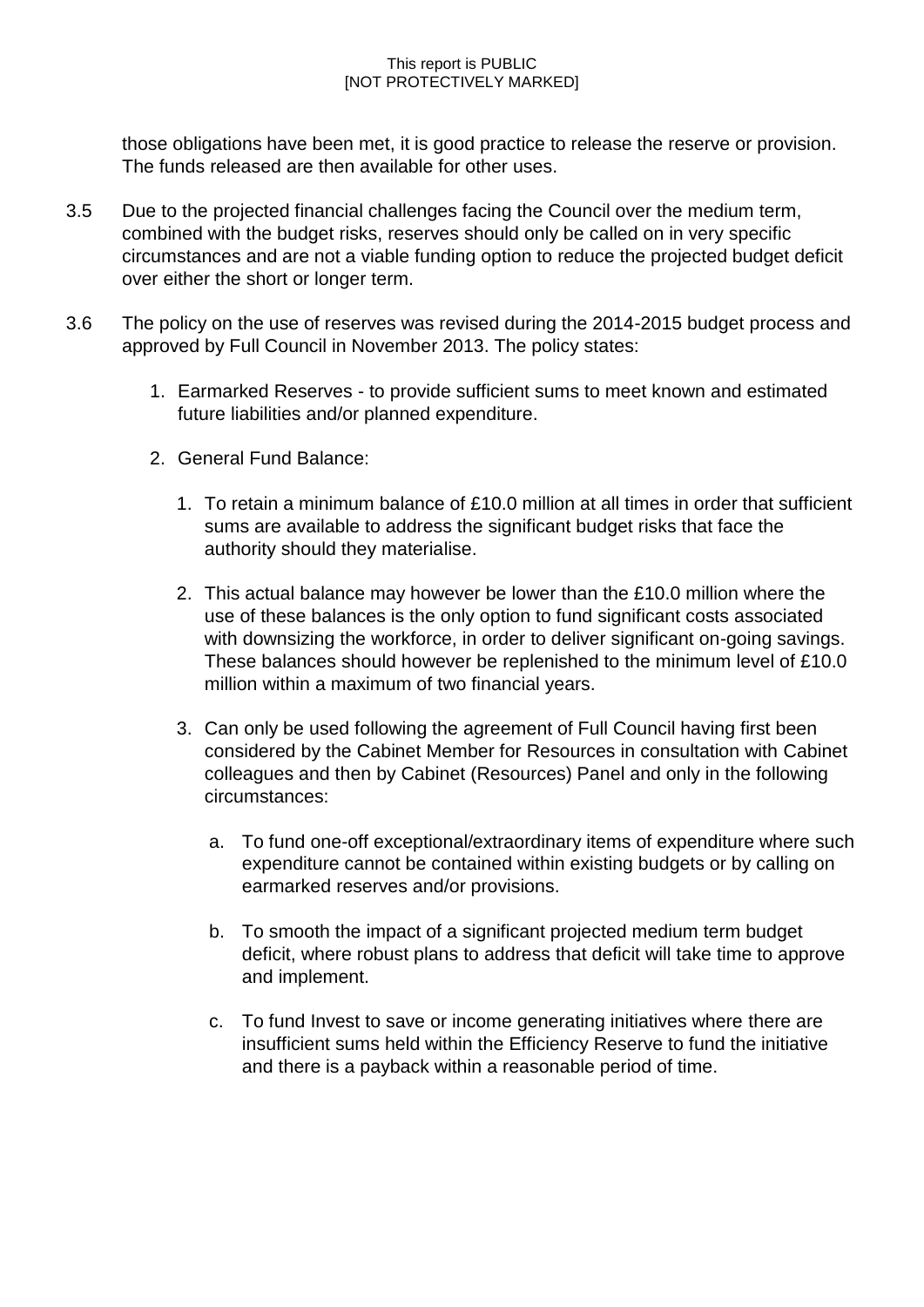### **4.0 General Balances**

4.1 The Council maintains a number of general balances created by retained surpluses in this year and past years, as detailed in the table below.

**Table 2 – General Balances at 31 March 2021 and 31 March 2022**

|                                        | <b>Balance</b><br>at<br>31 March<br>2021<br>£000 | <b>Movement</b><br><b>of</b><br><b>Balances</b><br>in 2021-<br>2022<br>£000 | <b>Balance at</b><br>31 March<br>2022<br>£000 |
|----------------------------------------|--------------------------------------------------|-----------------------------------------------------------------------------|-----------------------------------------------|
| <b>General Fund Balance</b>            | (13, 651)                                        |                                                                             | (13,651)                                      |
| <b>Housing Revenue Account Balance</b> | (7,011)                                          |                                                                             | (7,011)                                       |
| <b>Total Balances</b>                  | (20, 662)                                        |                                                                             | (20, 662)                                     |

- 4.2 General balances, unlike earmarked reserves, are funds that are generally available and not earmarked for a specific purpose although the individual funds (General Fund and Housing Revenue Account) are ring-fenced.
- 4.3 The Council's General Fund Balance remains at £13.7 million, which represents approximately 5% of the net budget for 2022-2023 and is line with recommended best practice.
- 4.4 The Council does not have high levels of reserves but through the positive outturn position has been able to protect the levels or reserves to some extent. The current level of reserves will help to support the Council's short term financial position, however it does not address the challenging financial position that the Council finds itself in over the medium term; namely identifying further projected budget reductions which were estimated at £12.6 million in 2023-2024, rising to £25.8 million over the medium term to 2025-2026 when reported to Full Council in March 2022.
- 4.5 The Housing Revenue Account (HRA) Balance remains at £7 million and has been accumulated from net surpluses against HRA budgets in previous years. This balance is only available to fund expenditure against the HRA budget.

# **5.0 Earmarked revenue reserves**

5.1 In addition to general balances, the Council also holds a number of earmarked reserves. An analysis of the earmarked reserves set aside by the Council at 31 March 2022 is provided in Table 3 below. Further detail by individual reserves is shown in Appendix 1.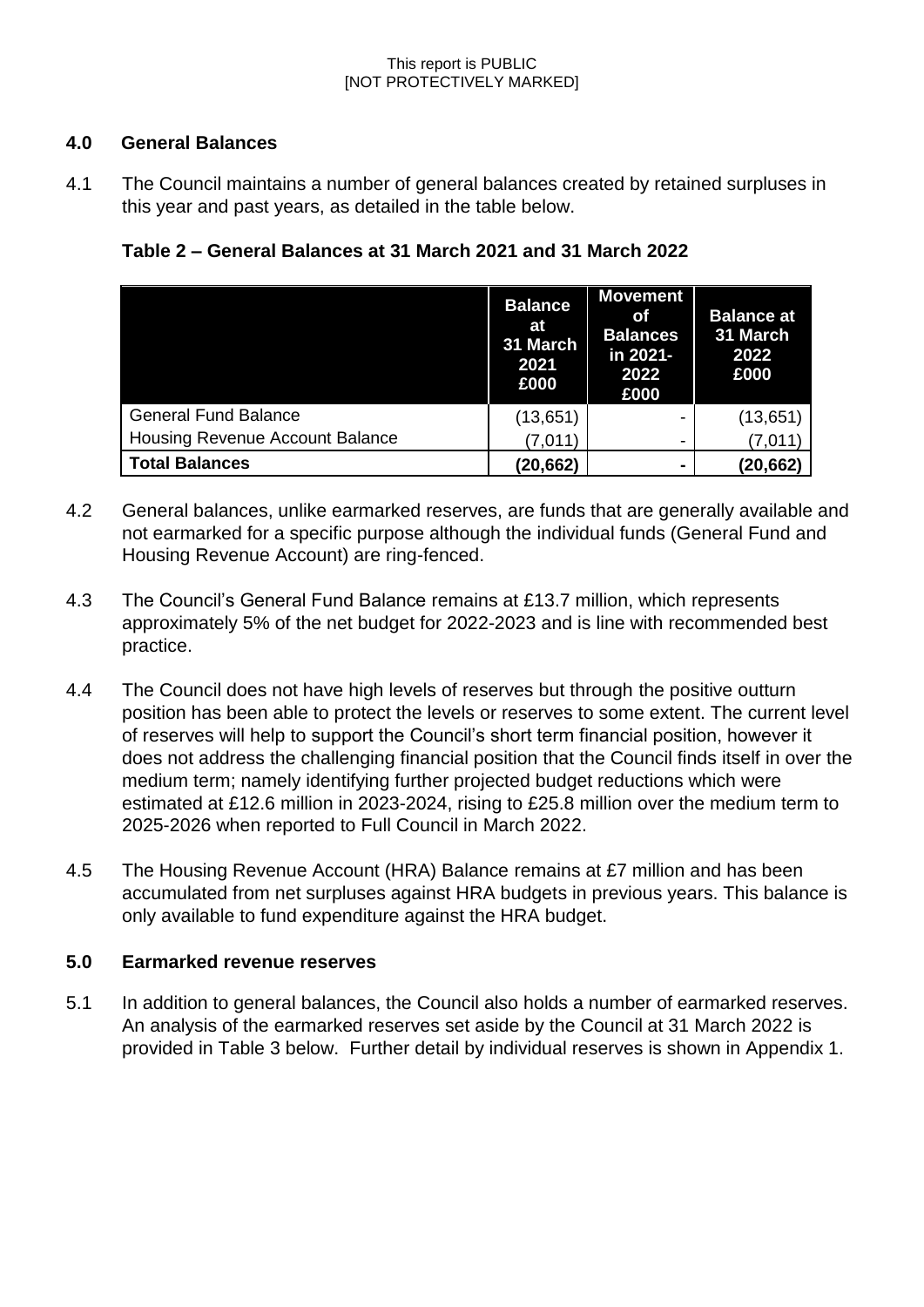|                                     | <b>Balance</b><br>at<br>31 March<br>2021<br>£000 | <b>Transfer</b><br>Out<br>£000 | <b>Transfer</b><br>To<br>£000 | <b>Balance</b><br>at<br>31 March<br>2022<br>£000 |
|-------------------------------------|--------------------------------------------------|--------------------------------|-------------------------------|--------------------------------------------------|
| <b>Adult Services</b>               | (2,616)                                          | 138                            | (1,000)                       | (3, 478)                                         |
| <b>Children's and Education</b>     | (206)                                            | 14                             |                               | (192)                                            |
| Governance                          | (330)                                            | 42                             | (19)                          | (307)                                            |
| Corporate                           | (35, 688)                                        | 7,312                          | (17, 567)                     | (45,943)                                         |
| Regeneration                        | (2, 118)                                         | 487                            | (489)                         | (2, 120)                                         |
| Finance                             | (2, 447)                                         | 156                            | (1,205)                       | (3, 496)                                         |
| <b>City Housing and Environment</b> | (802)                                            |                                |                               | (802)                                            |
| <b>Public Health and Wellbeing</b>  | (57)                                             | -                              | (56)                          | (113)                                            |
| Strategy                            | -                                                | -                              | (95)                          | (95)                                             |
|                                     | (44,264)                                         | 8,149                          | (20, 431)                     | (56,546)                                         |

# **Table 3 – Earmarked Reserves Set Aside by the Council**

- 5.2 As part of the 2021-2022 budget process all earmarked reserves were once again reviewed for relevance and adequacy by Strategic Finance in conjunction with Budget Managers. The earmarked reserves were also reviewed by the Specific Reserves Working Group on 14 December 2021 for appropriateness.
- 5.3 Earmarked reserves that have been set aside by the Council to fund future estimated liabilities and planned expenditure have increased overall by £12.3 million. This increase includes the £4 million transfer to the Future Years Budget Strategy Reserve as a result of corporate budget efficiencies and underspends across other directorates, and £5 million of covid grant has also been used to support the underlying budget pressures in 2021-2022, thereby releasing general fund resources which can be utilised to meet the budget deficit in 2022-2023. Both of these transfers are in accordance with the budget strategy approved by Full Council in March 2022. In addition, due to the strong financial management and the favourable out-turn position it is recommended that a further £2.2 million be transferred into the Future Years Budget Strategy Reserve to support the budget deficit over the medium term.
- 5.4 The Covid-19 pandemic has significantly distorted the budget and medium term financial strategy and continues to have significant financial implications for the Council. To ensure that resources continue to be aligned to the needs of local people Our Council Plan was refreshed. In March 2022, the Council approved Our City, Our Plan, which incorporates key policy areas into a refreshed narrative and updated structure and aligns with the key priorities and objectives identified in the Relighting Our City Recovery Framework and continues to identify an overarching ambition that 'Wulfrunians will live longer, healthier lives'. The Council has managed its resources well, ensuring the right response was delivered at the right level to support our residents and business. By managing resources well, including one-off grants, the council has been able to ensure it can continue to invest in our priorities. It is therefore recommended that the Recovery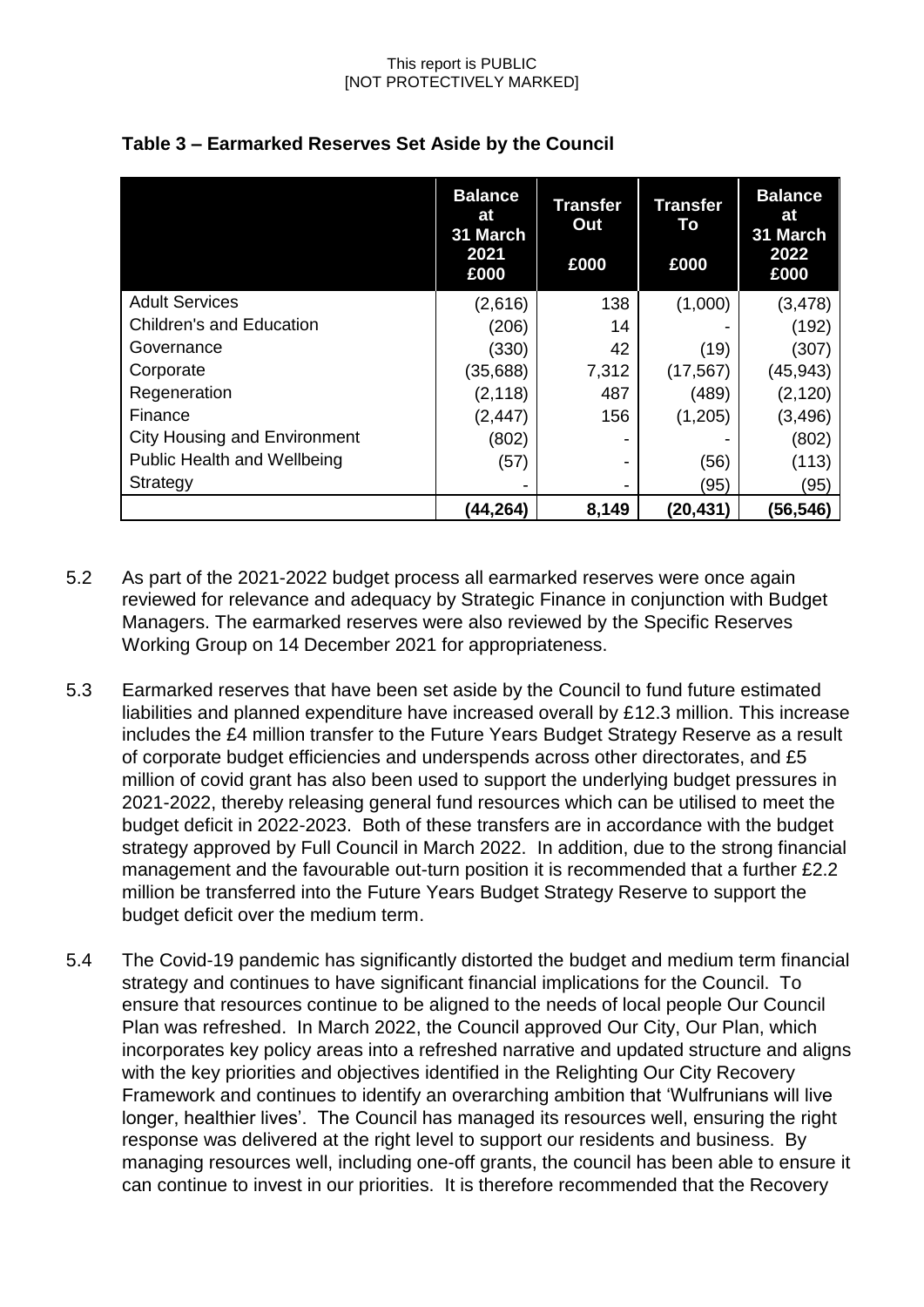Reserve is renamed the Our City, Our Plan Reserve and £3.4 million is transferred in to enable the council to support our priorities going forward

- 5.5 Contributions to reserves to offset in year usage has been possible due to the positive outturn position. The Performance and Budget Outturn report, also on this agenda, provides full details of the outturn position.
- 5.6 Earmarked reserves set aside by the Council will be reviewed as part of the revenue budget monitoring process throughout 2022-2023, as required within the Constitution. Any proposed adjustments to earmarked revenue reserves will be reported to Cabinet (Resources) Panel for approval.
- 5.7 The Reserves Strategy is currently being reviewed in light of the Our City, Our Plan priorities and the budget challenge facing the council over the medium term, namely the forecast budget deficit of £12.6 million in 2023-2024, rising to £25.8 million in 2025-2026 as reported to Full Council in March 2022. An updated Reserves Strategy will be reported back to Cabinet at a future meeting.
- 5.8 Furthermore, the Resources and Equality Scrutiny Panel will scrutinise the use of these reserves as part of the 2023-2024 budget setting process, as in previous years.
- 5.9 An analysis of the earmarked reserves due to specific criteria at 31 March 2022 is provided in Table 4 below. Further detail by individual reserves is shown in Appendix 2.

|                                     | <b>Balance</b><br>at<br>31 March<br>2021<br>£000 | <b>Transfer</b><br>Out<br>£000 | <b>Transfer</b><br>To<br>£000 | <b>Balance</b><br>at<br>31 March<br>2022<br>£000 |
|-------------------------------------|--------------------------------------------------|--------------------------------|-------------------------------|--------------------------------------------------|
| <b>Adult Services</b>               | (7)                                              |                                |                               | (7)                                              |
| <b>Children's and Education</b>     | (1,600)                                          | 36                             | (1, 186)                      | (2,750)                                          |
| <b>City Assets</b>                  | (58)                                             |                                | (3)                           | (61)                                             |
| Corporate                           | (52, 463)                                        | 43,690                         | (17, 304)                     | (26, 077)                                        |
| Regeneration                        | (199)                                            | 10                             |                               | (189)                                            |
| Finance                             | (2,699)                                          |                                | (364)                         | (3,063)                                          |
| <b>City Housing and Environment</b> | (3, 103)                                         | 70                             | (345)                         | (3,378)                                          |
| Public Health and Wellbeing         | (4, 134)                                         |                                | (3,824)                       | (7,958)                                          |
| <b>School Balances</b>              | (12, 872)                                        | 2,089                          | (4, 449)                      | (15,232)                                         |
| <b>Total Specific Reserves</b>      | (77, 135)                                        | 45,895                         | (27, 475)                     | (58,715)                                         |

# **Table 4 – Earmarked Reserves due to specific criteria**

- 5.10 There has been a net decrease £18.4 million in earmarked reserves with a specific criteria as shown in Appendix 2.
- 5.11 Schools' Balances (including balances held by Pupil Referral Units) are accumulated from underspends against school budgets in past years. This balance includes the 2021-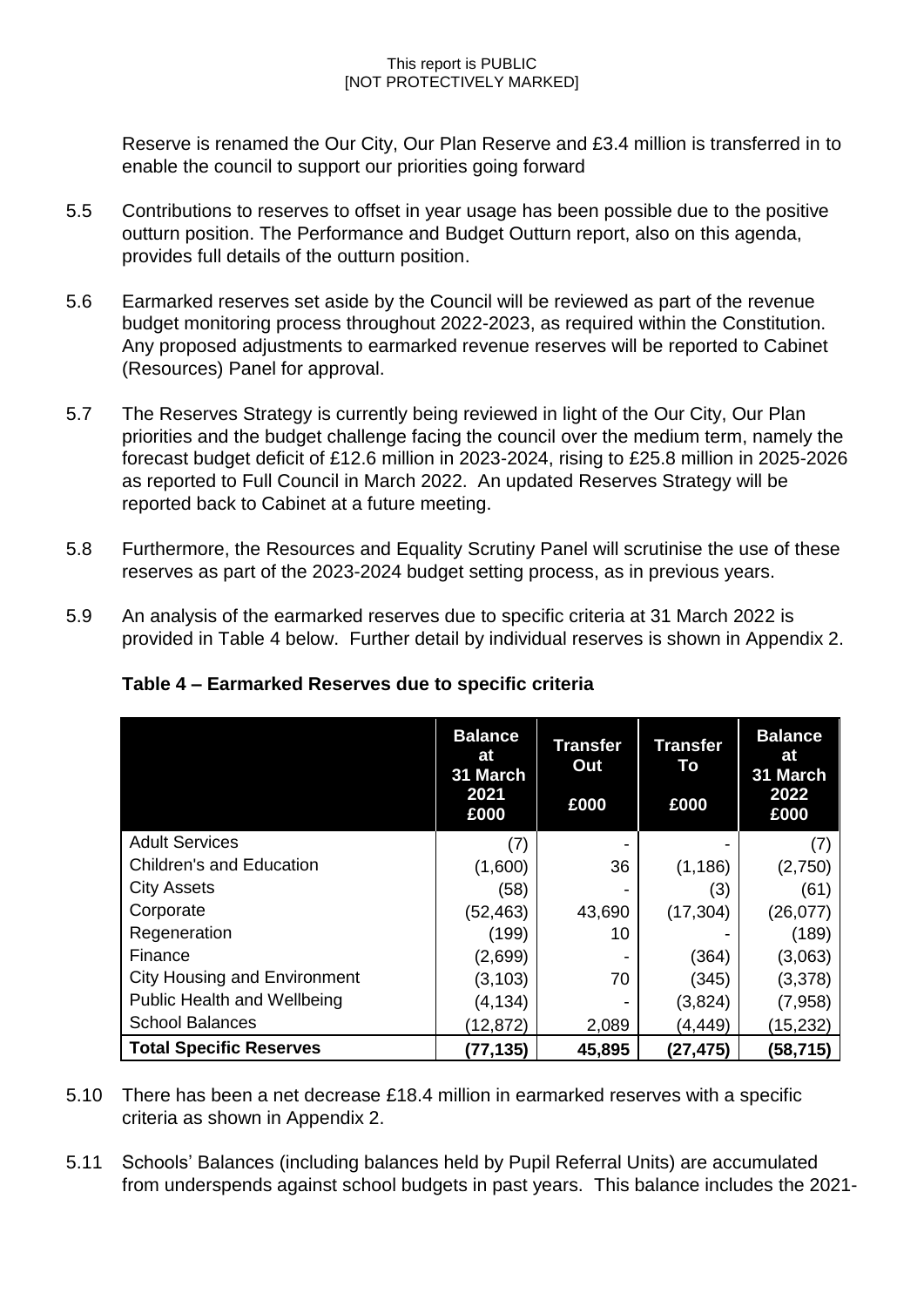2022 deficit against Dedicated Schools Grant - High Needs Block, this will be funded from High Needs Block in 2022-2023. This sum is only available to fund expenditure against schools' delegated budgets.

### **6.0 Provisions**

6.1 An analysis of the authority's provisions, which is a liability that the Council is aware of but the amount and timing of the liability is uncertain, as at 31 March 2022 is provided in the table below and is shown in more detail by individual provision in Appendix 3 and 4.

| Table 5 – Provisions as at 31 March 2020 and 31 March 2021 |  |  |  |
|------------------------------------------------------------|--|--|--|
|                                                            |  |  |  |

|                                       | <b>Balance</b><br>at<br>31 March<br>2021<br>£000 | <b>Transfer</b><br>Out<br>£000 | Transfer<br>To<br>£000 | <b>Balance at</b><br>31 March<br>2022<br>£000 |
|---------------------------------------|--------------------------------------------------|--------------------------------|------------------------|-----------------------------------------------|
| Provisions for expected credit losses | (41, 173)                                        | 5,723                          | (7, 427)               | (42, 877)                                     |
| <b>Other Provisions</b>               | (11, 619)                                        | 3,988                          | (7,028)                | (14, 659)                                     |
| <b>Total</b>                          | (52,792)                                         | 9,711                          | (14,455)               | (57,536)                                      |

### **7.0 Adequacy**

- 7.1 In accordance with the provisions of the Local Government Act 2003 (Section 25), the Director of Finance is required to report on the adequacy of the proposed reserves. The Director of Finance considers that the overall level of all reserves, provisions and balances is sufficient to meet the likely level of obligations to be met from reserves, provisions and general balances in the short term.
- 7.2 It is important to note that many of the changes to earmarked reserves detailed within this report, which have arisen from the positive General Fund outturn position in 2021- 2022, will help to support the Council's short-term financial position. This does not, however, address the challenging financial position that the Council finds itself in over the medium term; namely identifying further projected budget reductions estimated at £12.6 million in 2023-2024, rising to £25.8 million over the medium term to 2025-2026 when reported to Full Council in March 2022. The Covid-19 pandemic has had a significant international, national and regional impact, and will continue to have, significant financial implications for the Council.
- 7.3 Work continues to review the budget strategy to address the projected budget deficit faced by the Council over the medium term and progress will be reported to Cabinet on 27 July 2022.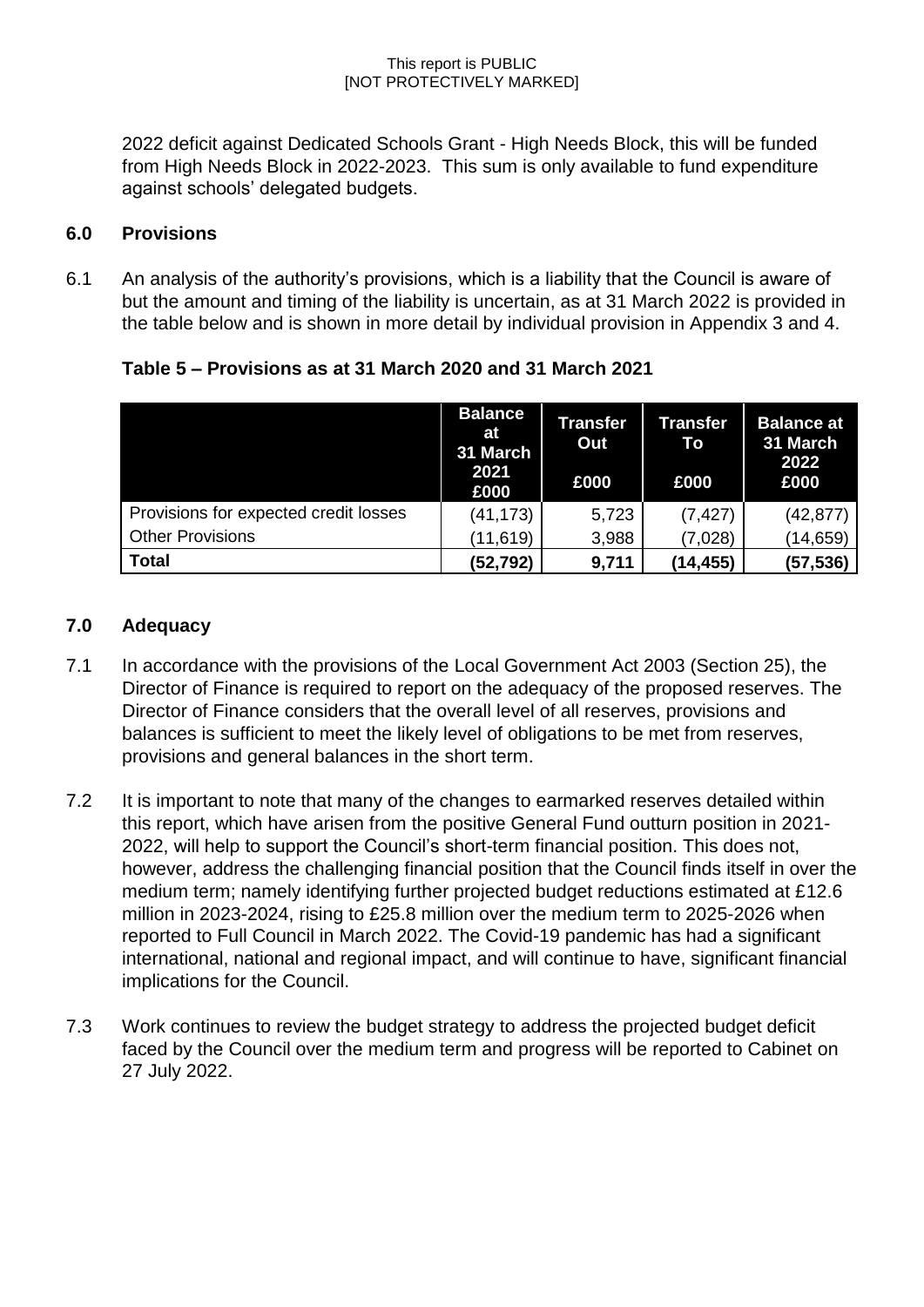# **8.0 Evaluation of alternative options**

8.1 The reserve, provision and balance adjustments are all considered to be prudent in the opinion of the Director of Finance and the Cabinet Member for Resources and Digital City.

### **9.0 Reason for decisions**

9.1 Contribution to and from reserves requires the approval from Cabinet. The reserve amendments detailed in this report are all considered to be prudent in the opinion of the Director of Finance and the Cabinet Member for Resources and Digital City.

### **10.0 Financial Implications**

10.1 The financial implications are discussed in the body of the report. [MH/07062022/W]

### **11.0 Legal Implications**

11.1 Section 151 of the Local Government Act 1972 requires local authorities to make arrangements for the proper administration of their financial affairs. The recommendations set out in this report will allow the Council to comply with this obligation. [TC/06062022/A]

# **12.0 Equality Implications**

12.1 This report has no direct equality implications. However, any consideration given to the use of reserves, provisions or balances could have direct or indirect equality implications. These will need to be considered as and when sums are allocated from reserves and/or balances whereby an initial screening will be conducted.

### **13.0 All other implications**

13.1 There are no other implications arising as a result of this report.

# **14.0 Background Papers**

- 14.1 [Performance and Budget Outturn 2021-2022,](https://wolverhampton.moderngov.co.uk/ieListDocuments.aspx?CId=130&MId=17976&Ver=4) report to Cabinet, 15 June 2022.
- 14.2 [2022-2023 Budget and Medium Term Financial Strategy 2022-2023 to 2025-2026](https://wolverhampton.moderngov.co.uk/ieListDocuments.aspx?CId=130&MId=16155&Ver=4) report to Cabinet, 23 February 2022.

### **15.0 Appendices**

- 15.1 Appendix 1 Earmarked Reserves
- 15.2 Appendix 2 Other Earmarked Reserves with specific criteria